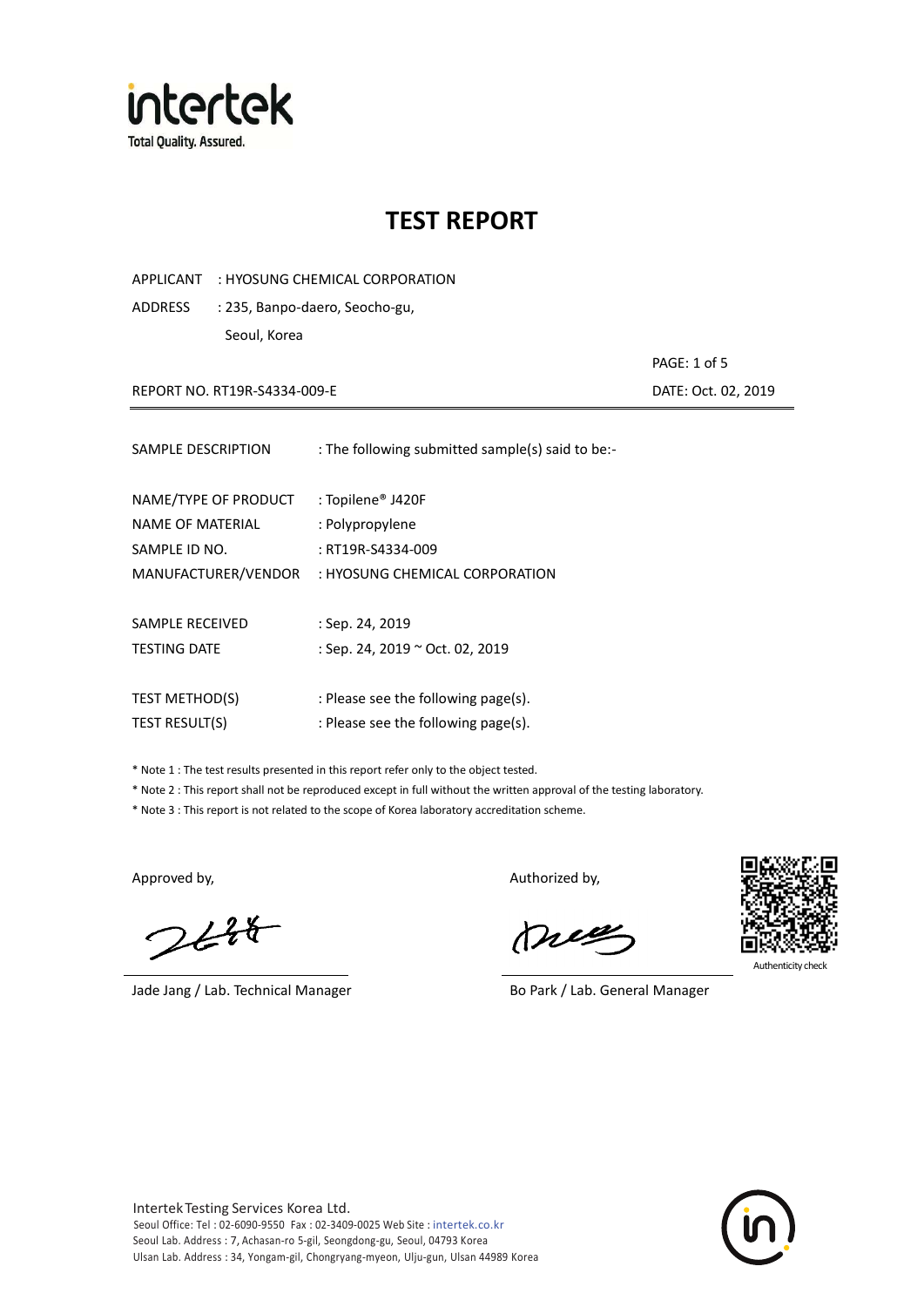

#### REPORT NO. RT19R-S4334-009-E DATE: Oct. 02, 2019

PAGE: 2 of 5

SAMPLE ID NO. : RT19R-S4334-009 SAMPLE DESCRIPTION : Topilene® J420F

| <b>TEST ITEM</b>                        | <b>UNIT</b> | <b>TEST METHOD</b>                                                                                                                          | MDL            | <b>RESULT</b> |
|-----------------------------------------|-------------|---------------------------------------------------------------------------------------------------------------------------------------------|----------------|---------------|
| Cadmium (Cd)                            | mg/kg       | With reference to<br>IEC 62321-5 Edition 1.0 : 2013,                                                                                        | 0.5            | N.D.          |
| Lead (Pb)                               | mg/kg       | by acid digestion and<br>determined by ICP-OES                                                                                              | 5              | N.D.          |
| Mercury (Hg)                            | mg/kg       | With reference to<br>IEC 62321-4 Edition 1.0 : 2013,<br>by acid digestion and<br>determined by ICP-OES                                      | $\overline{2}$ | N.D.          |
| Hexavalent Chromium (Cr <sup>6+</sup> ) | mg/kg       | With reference to<br>IEC 62321-7-2<br>Edition 1.0 : 2017,<br>by alkaline/toluene digestion<br>and determined by UV-VIS<br>Spectrophotometer | 8              | N.D.          |
| Polybrominated Biphenyl (PBBs)          |             |                                                                                                                                             |                |               |
| Monobromobiphenyl                       | mg/kg       |                                                                                                                                             | 5              | N.D.          |
| Dibromobiphenyl                         | mg/kg       |                                                                                                                                             | 5              | N.D.          |
| Tribromobiphenyl                        | mg/kg       |                                                                                                                                             | 5              | N.D.          |
| Tetrabromobiphenyl                      | mg/kg       | With reference to                                                                                                                           | 5              | N.D.          |
| Pentabromobiphenyl                      | mg/kg       | IEC 62321-6 Edition 1.0 : 2015,                                                                                                             | 5              | N.D.          |
| Hexabromobiphenyl                       | mg/kg       | by solvent extraction and                                                                                                                   | 5              | N.D.          |
| Heptabromobiphenyl                      | mg/kg       | determined by GC/MS                                                                                                                         | 5              | N.D.          |
| Octabromobiphenyl                       | mg/kg       |                                                                                                                                             | 5              | N.D.          |
| Nonabromobiphenyl                       | mg/kg       |                                                                                                                                             | 5              | N.D.          |
| Decabromobiphenyl                       | mg/kg       |                                                                                                                                             | 5              | N.D.          |
| Polybrominated Diphenyl Ether (PBDEs)   |             |                                                                                                                                             |                |               |
| Monobromodiphenyl ether                 | mg/kg       |                                                                                                                                             | 5              | N.D.          |
| Dibromodiphenyl ether                   | mg/kg       |                                                                                                                                             | 5              | N.D.          |
| Tribromodiphenyl ether                  | mg/kg       |                                                                                                                                             | 5              | N.D.          |
| Tetrabromodiphenyl ether                | mg/kg       | With reference to                                                                                                                           | 5              | N.D.          |
| Pentabromodiphenyl ether                | mg/kg       | IEC 62321-6 Edition 1.0 : 2015,                                                                                                             | 5              | N.D.          |
| Hexabromodiphenyl ether                 | mg/kg       | by solvent extraction and                                                                                                                   | 5              | N.D.          |
| Heptabromodiphenyl ether                | mg/kg       | determined by GC/MS                                                                                                                         | 5              | N.D.          |
| Octabromodiphenyl ether                 | mg/kg       |                                                                                                                                             | 5              | N.D.          |
| Nonabromodiphenyl ether                 | mg/kg       |                                                                                                                                             | 5              | N.D.          |
| Decabromodiphenyl ether                 | mg/kg       |                                                                                                                                             | 5              | N.D.          |

Tested by : Jooyeon Lee, Seulgi Park, Miseon Lee

Notes : mg/kg = ppm = parts per million

< = Less than

N.D. = Not detected ( <MDL )

MDL = Method detection limit

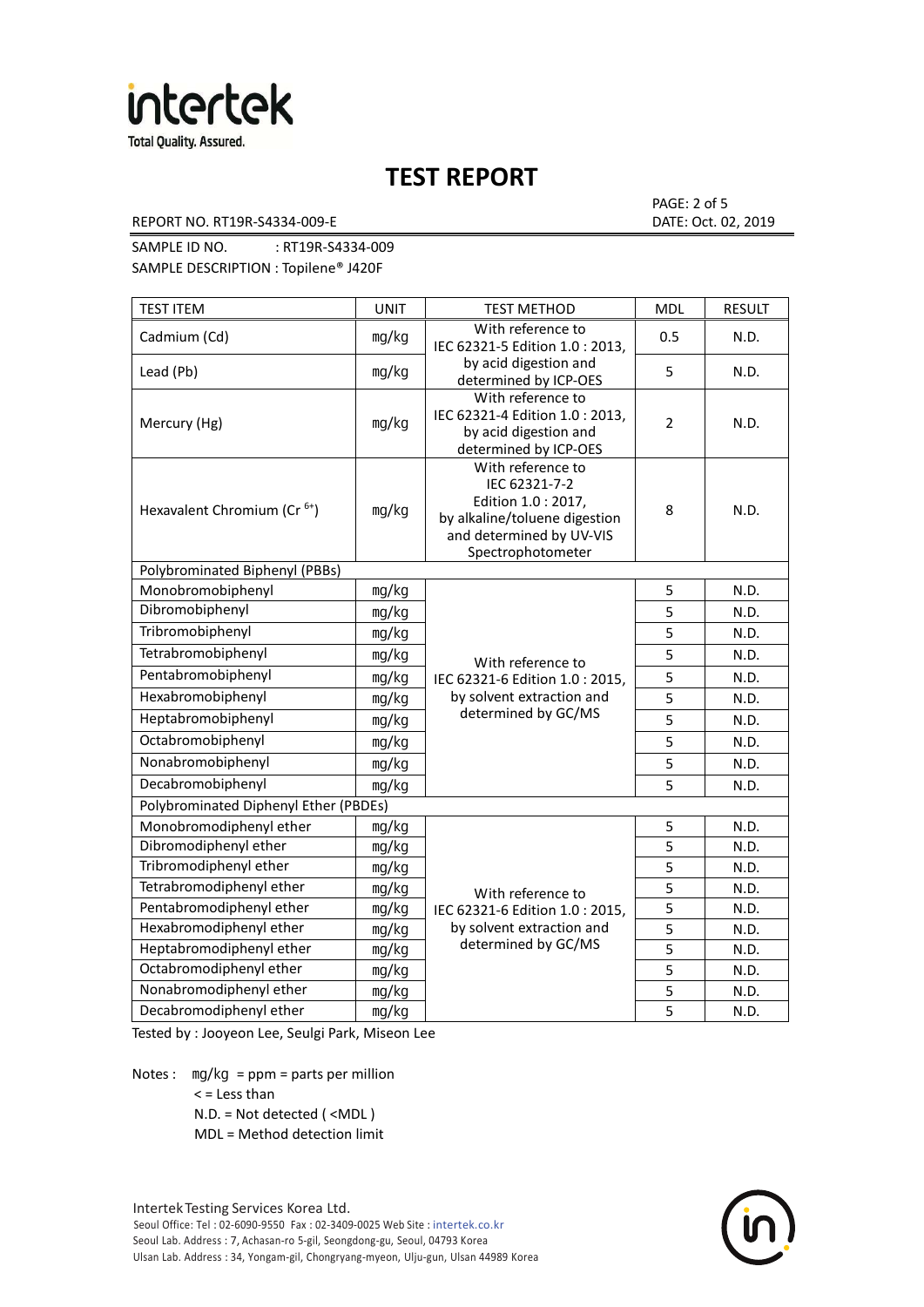

### REPORT NO. RT19R-S4334-009-E **DATE: Oct. 02, 2019**

PAGE: 3 of 5

SAMPLE ID NO. : RT19R-S4334-009 SAMPLE DESCRIPTION : Topilene® J420F

| <b>TEST ITEM</b>                     | CAS NO.  | <b>UNIT</b> | <b>TEST METHOD</b>                                      | <b>MDL</b> | <b>RESULT</b> |
|--------------------------------------|----------|-------------|---------------------------------------------------------|------------|---------------|
| Dibutyl phthalate<br>(DBP)           | 84-74-2  | mg/kg       | With reference to<br>IEC 62321-8<br>Edition 1.0 : 2017, | 50         | N.D.          |
| Di(2-ethylhexyl) phthalate<br>(DEHP) | 117-81-7 | mg/kg       |                                                         | 50         | N.D.          |
| Benzyl butyl phthalate<br>(BBP)      | 85-68-7  | mg/kg       | by solvent extraction<br>and determined by<br>GC/MS     | 50         | N.D.          |
| Diisobutyl phthalate<br>(DIBP)       | 84-69-5  | mg/kg       |                                                         | 50         | N.D.          |

Tested by : Miseon Lee

Notes : mg/kg = ppm = parts per million < = Less than N.D. = Not detected ( <MDL ) MDL = Method detection limit

### \* View of sample as received;-



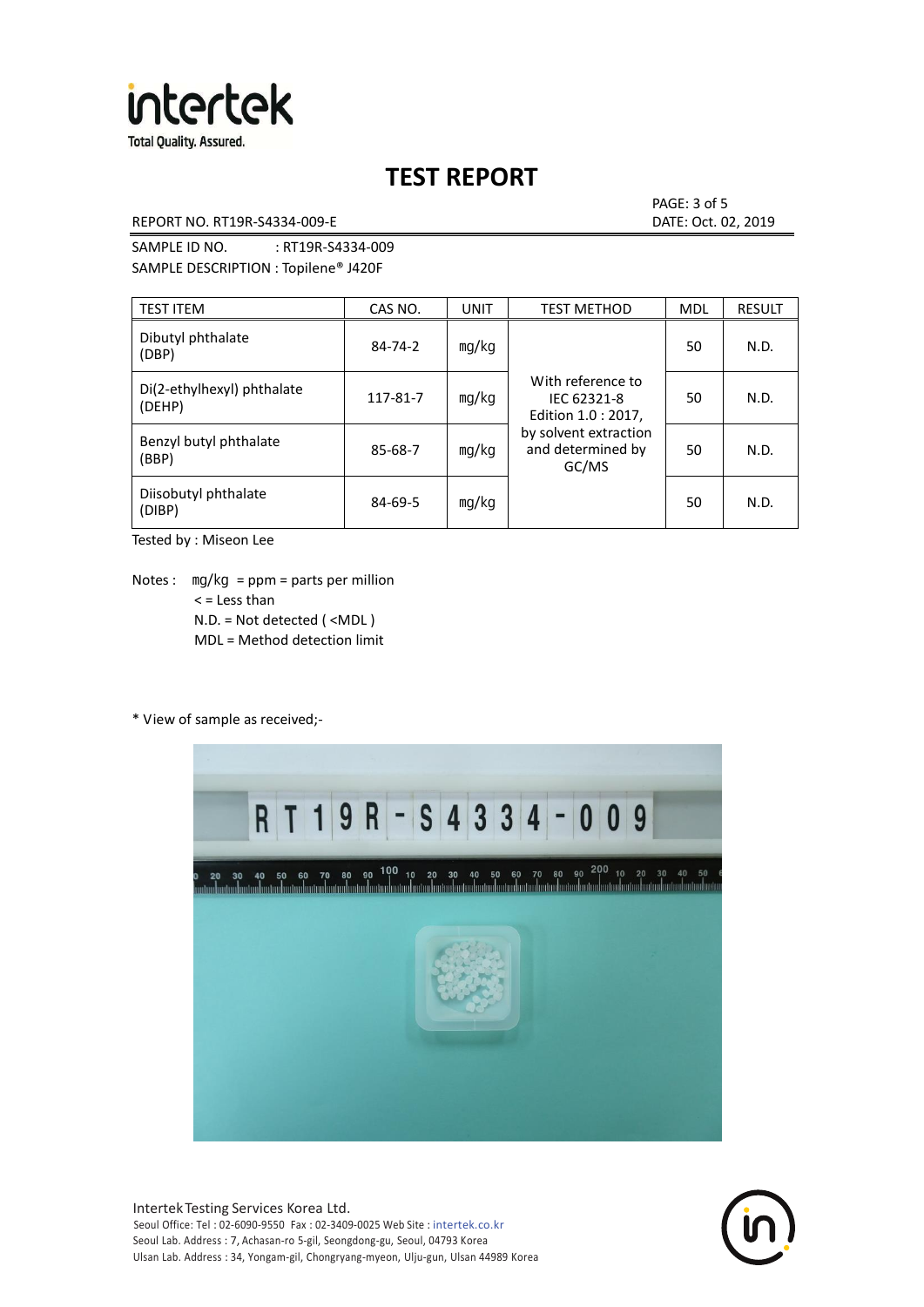

#### REPORT NO. RT19R-S4334-009-E DATE: Oct. 02, 2019

PAGE: 4 of 5

SAMPLE ID NO. : RT19R-S4334-009 SAMPLE DESCRIPTION : Topilene® J420F



| Material        | Acid added for digestion                                            |
|-----------------|---------------------------------------------------------------------|
| <b>Polymers</b> | $HNO3$ , HCl, HF, H <sub>2</sub> O <sub>2</sub> , H3BO <sub>3</sub> |
| Metals          | $HNO3$ , HCl, HF                                                    |
| Electronics     | $HNO3$ , HCl, H <sub>2</sub> O <sub>2</sub> , HBF <sub>4</sub>      |

\*2 : The samples were dissolved totally by pre-conditioning method according to above flow chart.